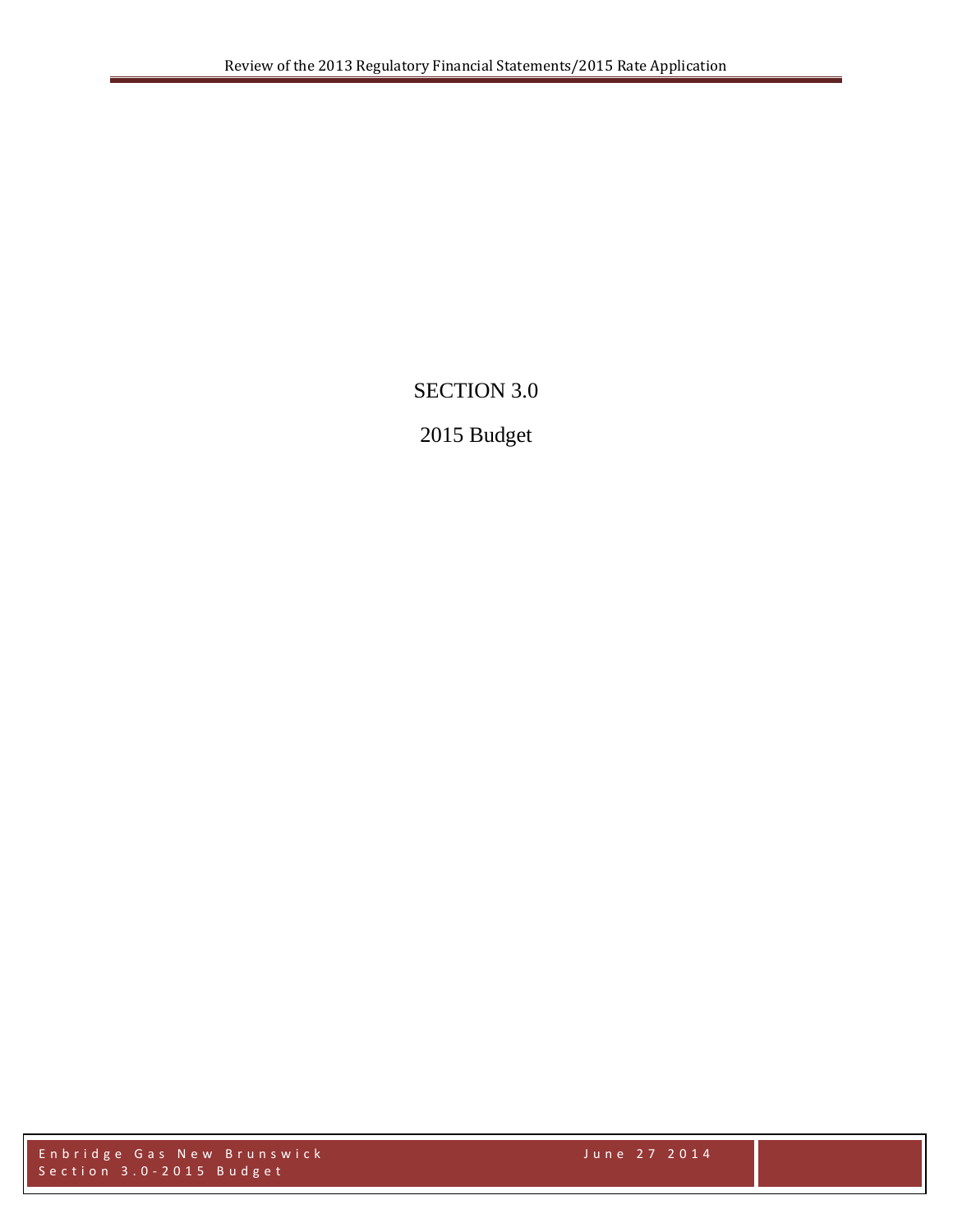#### **3.0 2015 Budget**

As part of a COS model, the establishment of the revenue requirement is critical in the development of distribution rates. A utility's cost of service rates are typically established to align with the fiscal year of the utility. This allows the utility to properly prepare annual forward year projections of costs and throughput, which are the key inputs to establish cost of service rates, and thereby align such projections with the rate setting period. For the purpose of this Application, Cost of Service distribution rates have been developed based on the revenue requirement of the 2015 Budget.

EGNB's 2015 Budget has been prepared taking into consideration historic trends, current market conditions, the current economic environment and EGNB's current operations.

EGNB continues to transition its operations in response to constraints imposed by legislative changes, volatility in gas prices, and the erosion of the public distribution system as a result of customers within the public utility's service area moving to alternative fuel options, such as compressed natural gas and propane which has recently become more competitive.

#### Customer Attachments

The 2015 Budget is based on the attachment of 267 new customers. EGNB has estimated the loss of 52 customers (customers no longer on the distribution system as at December 31, 2015 due to permanent removal of service, red locks due to non-payment, seasonal locks, or other temporary locks) in 2015 resulting in a total of 215 net new customers in 2015. EGNB has no plans to offer any incentive programs in 2015.

### Corporate Allocations

The following new corporate allocations will be allocated by Enbridge Inc. to EGNB commencing in 2015: IT Infrastructure Shared Services ("ISS") Security Operations, IT Application Operations, IT Enterprise Service Enterprise Content Management ("ECM"), IT ISS Management, Enterprise Communications & Community Partners, Public, Government & Aboriginal Affairs, Enterprise Safety & Operational Reliability, and Enterprise Travel Procurement Card Program. The amounts allocated to the revenue requirement for these new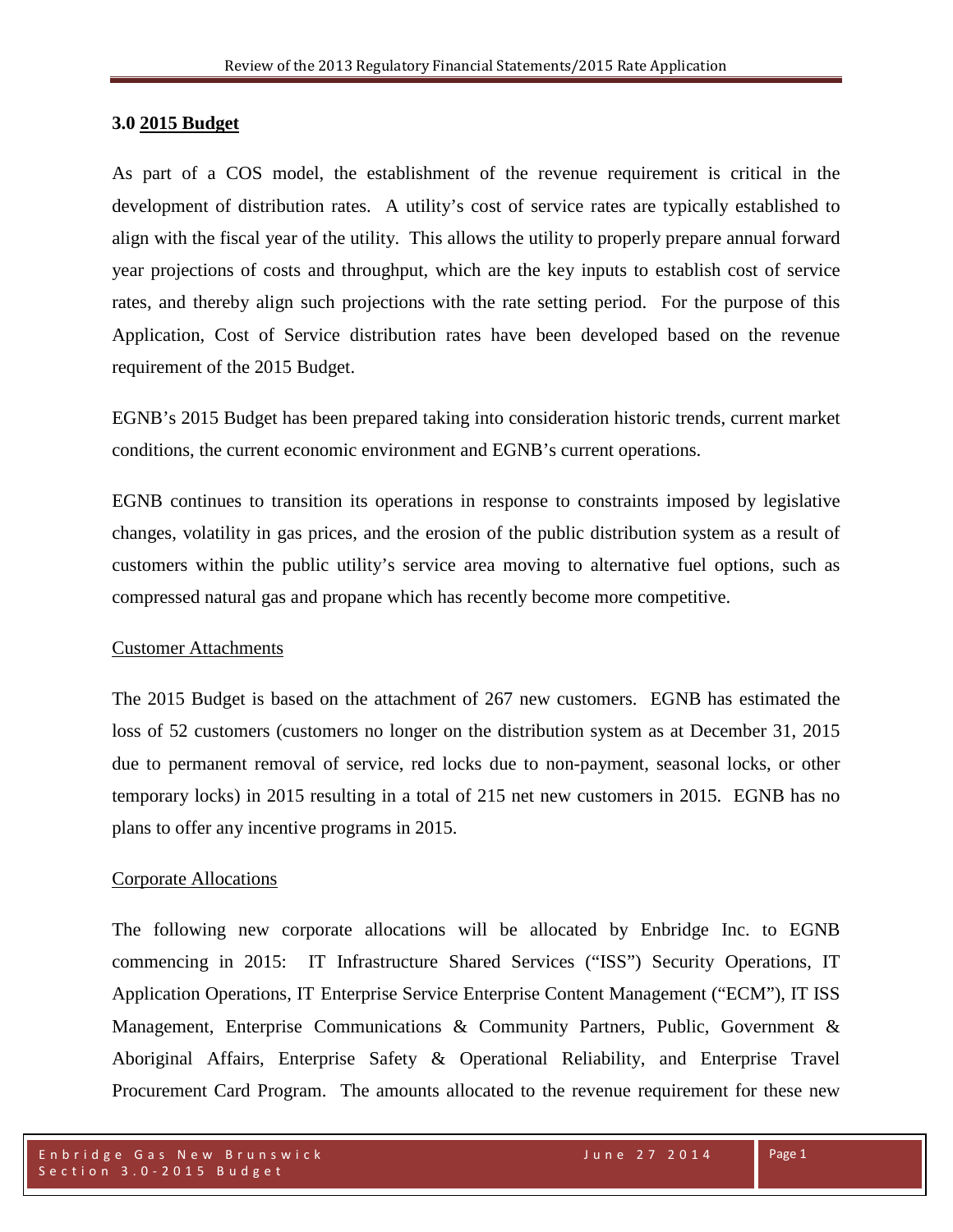corporate allocations were established using the criteria set out in support of EGNB's 2013 Rate Application and the percentages set out below.

| <b>Cost Allocations</b>                                      | % Allocated to<br>Revenue |
|--------------------------------------------------------------|---------------------------|
|                                                              | <b>Requirement</b>        |
| <b>IT Application Operations</b>                             | 100%                      |
| <b>IT Infrastructure Shared Services Security Operations</b> | 100%                      |
| <b>IT Enterprise Service ECM</b>                             | 50%                       |
| IT Infrastructure Shared Services Management                 | 50%                       |
| <b>Enterprise Communications &amp; Community Partners</b>    | 25%                       |
| <b>Public, Government &amp; Aboriginal Affairs</b>           | 25%                       |
| <b>Enterprise Safety &amp; Operational Reliability</b>       | 25%                       |
| <b>Enterprise Travel Procurement Card Program</b>            | $0\%$                     |

Details of the corporate allocations listed above can be found in Schedule 3.7 - Corporate Allocations Report.

#### Executive Risk Insurance

In its April 17, 2014 Decision, the Board disallowed \$111K of Executive Risk Insurance premiums from EGNB's 2014 Budget revenue requirement, stating at page 12:

"Executive Risk Insurance is insurance which mitigates the personal responsibility of EGNB's representatives. This allocation was approved in 2012 but the methodology for calculating this allocation was more recently modified, resulting in an increased allocation to EGNB in the amount of \$111 thousand. Mr. Knecht, in his evidence, submits that while Enbridge now allocates this cost based on the number of directors, one would expect that personal responsibility risk would be more related to the overall size of the business. Mr. Knecht recommends that the increased cost of the executive risk insurance be excluded from the revenue requirement. The Board agrees with Mr. Knecht and an adjustment of \$111 thousand is ordered."

EGNB is included in the comprehensive insurance program that is maintained by Enbridge Inc. for its affiliates and features insurance coverage that is consistent with coverage considered customary and appropriate for its industry class. As a result of the previous decision, EGNB sourced an independent valuation from Marsh Canada Limited. This valuation can be found in Schedule 3.8 – Marsh Valuation, and clearly supports EGNB's argument that if Executive Risk Insurance was purchased independent of Enbridge Inc., the premiums would be significantly